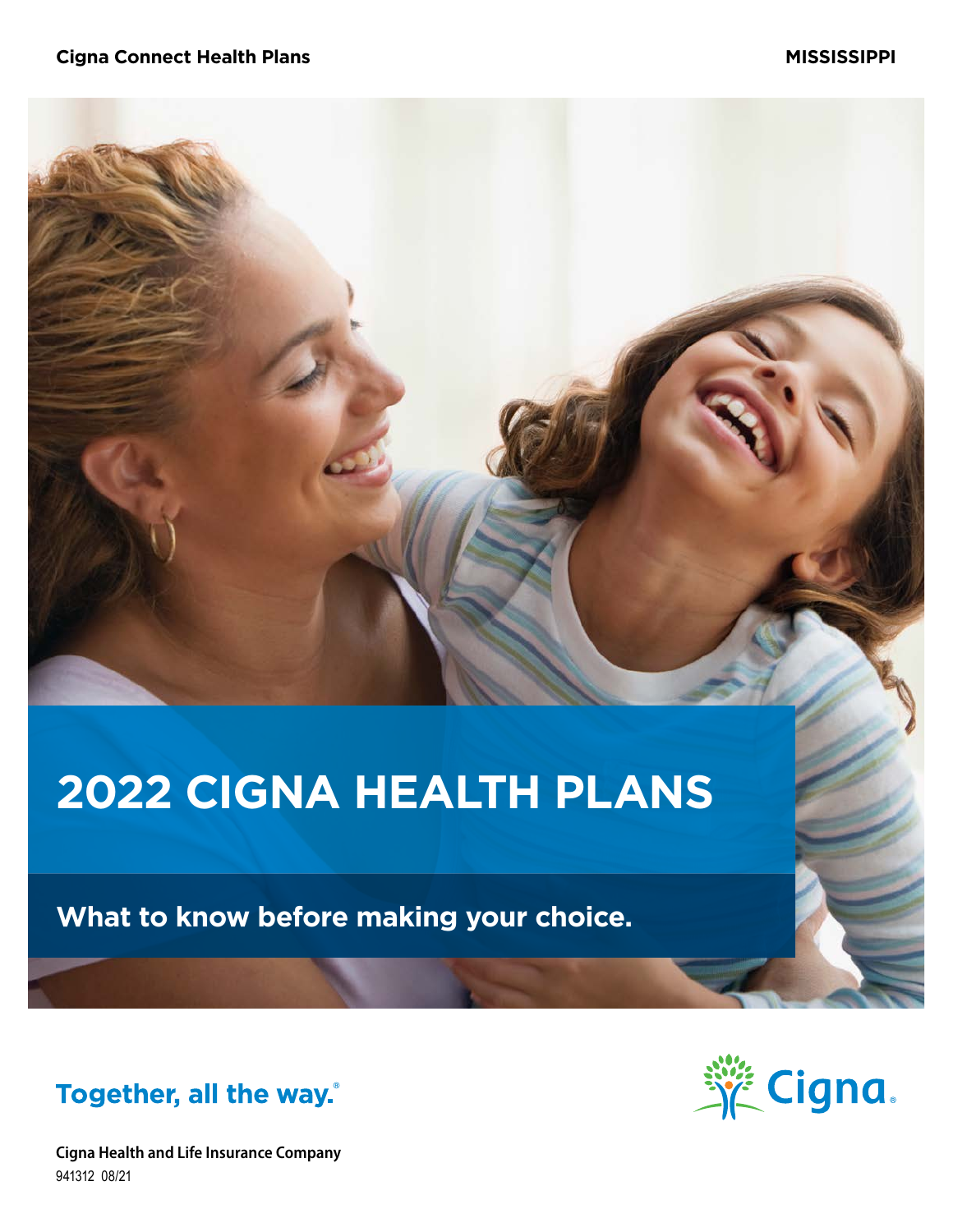# It's not just about when you're sick.

Health is a lifelong journey, and enrolling in a health plan plays an important part. That's why at Cigna, we give you the tools and support you need to make the best choice for your health and your budget. Use this brochure as a guide, or call **855.938.1026** for help with important plan considerations.

### Every Cigna individual and family health plan includes:

### **The care and service you need.**

**\$0**

**\$0**

preventive care1

virtual care2

### **No referrals**

to see a specialist, but your Primary Care Provider (PCP) can help you locate an in-network specialist

### **24/7/365**

access to a doctor, nurse or customer service representative by phone or at **[myCigna.com](http://myCigna.com)**

### **Cigna One Guide®**

which gives you personalized support and help with answers to all your plan questions

### **Price Transparency Tools**

help you estimate costs ahead of time and avoid surprise bills

### **Coverage for these 10 essential health benefits.**

- Ambulatory patient services (outpatient services)
- Emergency services
- Hospitalization
- Maternity and newborn care
- Mental health and substance use disorder services, including behavioral health treatment
- Prescription drugs
- Rehabilitative and habilitative services (those that help patients acquire, maintain or improve skills necessary for daily functioning) and devices
- Laboratory services
- Preventive and wellness services and chronic disease management
- Pediatric services, including oral and vision care $3$

3. Pediatric dental is not available in all states. Some states have stand-alone dental plans with pediatric services. Additionally, some states have a bundled pediatric dental option for off-exchange consumers.

<sup>1.</sup> Plans may vary. Includes eligible in-network preventive care services. Some preventive care services may not be covered, including most immunizations for travel. Reference plan documents for a list of covered and non-covered preventive care services.

<sup>2.</sup> Cigna provides access to dedicated virtual care through a national telehealth provider, MDLIVE located on myCigna, as part of your health plan. Providers are solely responsible for any treatment provided to their patients. Video chat may not be available in all areas or with all providers. This service is separate from your health plan's network and may not be available in all areas. **\$0 virtual care benefit for minor acute medical care not available for all plans. HSA plans and non-minor acute medical care may apply a copay, coinsurance or deductible. Virtual care does not guarantee that a prescription will be written.** Refer to plan documents for complete description of virtual care services and costs, including other telehealth/telemedicine benefits. For IL customers, a primary care provider referral may be required for specialist virtual visits.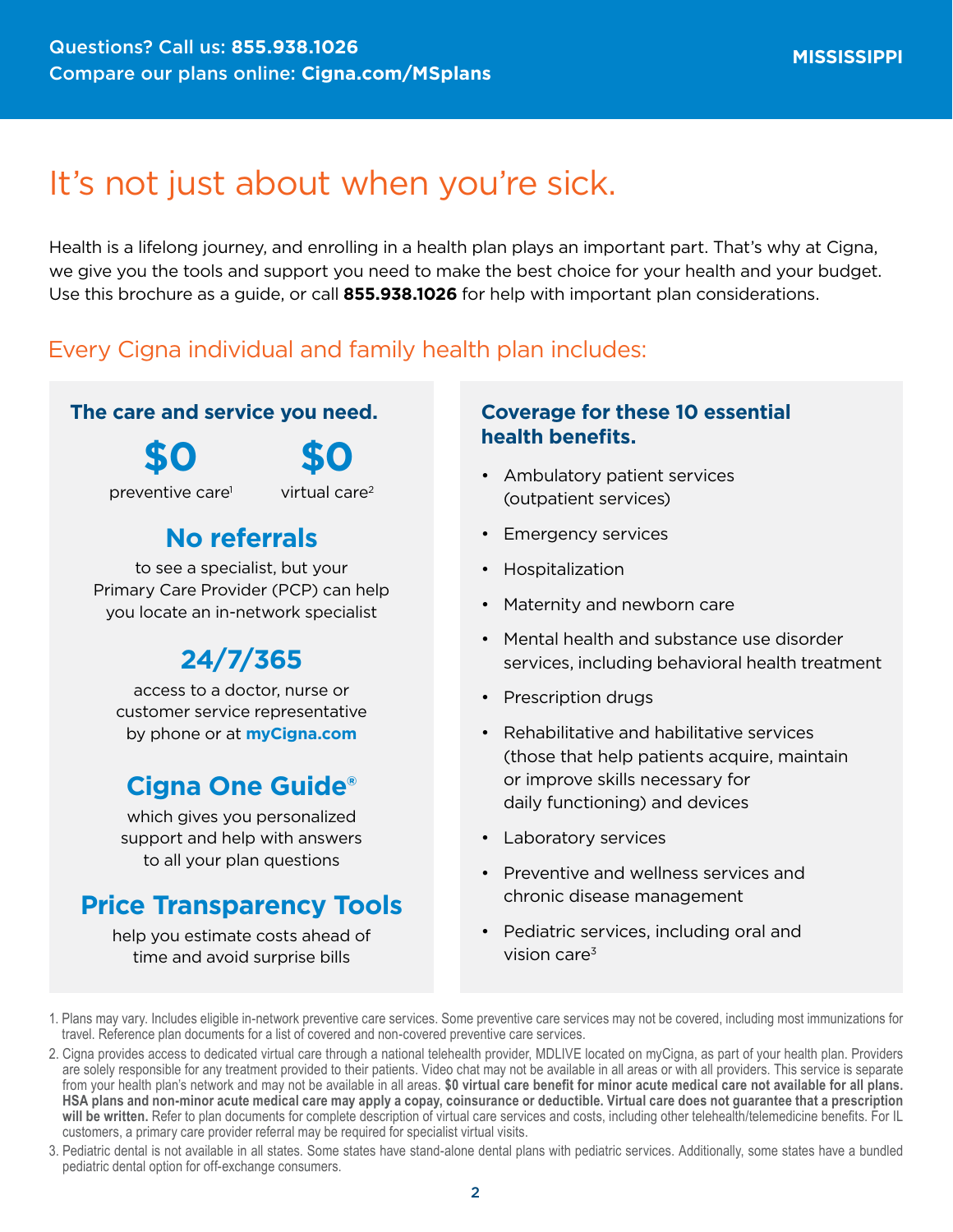#### **Rewards for healthy actions.**

#### **Cigna Take Control Rewards℠**

Earn up to \$275 in reward points for completing simple, educational online activities. You can then redeem your points for rewards or a debit card to help make health care costs more affordable.<sup>4</sup>

#### **Cigna Healthy Rewards®**

Enjoy discounts on a wide variety of health and wellness products, programs and services including:5



Vision care, LASIK surgery, hearing aids

| Yoga products |
|---------------|
| and virtual   |
| workouts      |

#### **Specialty plans**

Specialty plans include the same coverage as Cigna Connect health plans, plus additional benefits that make it easier and more affordable to manage specific conditions.

- **Enhanced Asthma COPD Care Plan –** Pay \$20 or less for a 30-day supply of covered, eligible asthma or COPD medication plus \$0 for pulmonary rehabilitation services, certain pulmonary function tests and supplemental oxygen.
- **Enhanced Diabetes Care Plans –** Pay \$0 out of pocket for a 30-day supply of covered, eligible insulin and diabetes medications, plus nutritional counseling, certain lab work, exams and diabetic supplies.



- 4. The Cigna Take Control Rewards<sup>SM</sup> Program is available in all states to all primary subscribers that are active Cigna medical Individual and Family Plan policy holders and who are 18 years of age or older. All rewards may be considered taxable income. Contact your personal tax advisor for details. Program participation along with redeeming rewards is dependent on qualifying premiums being current and fully paid.
- 5. **Healthy Rewards programs are NOT insurance**. Rather, these programs give a discount on the cost of certain goods and services. The customer must pay the entire discounted cost. Some Healthy Rewards programs are not available in all states, and programs may be discontinued at any time. Participating providers are solely responsible for their goods and services.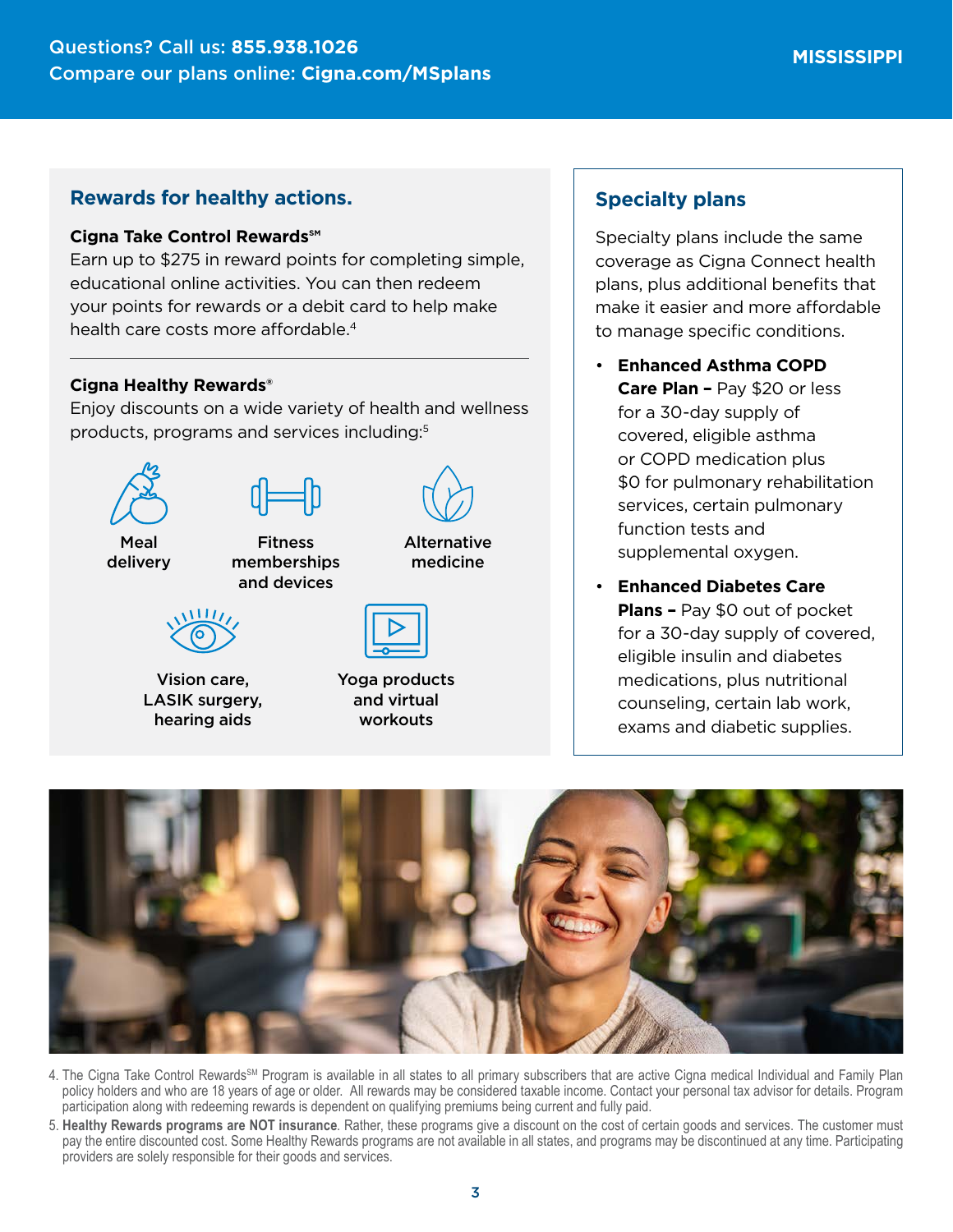

# Three things to think about before making your choice.

### 1. Cost

Choose a plan that meets your budget. Each plan has a variety of costs. These include:

- **Premium.** This is the payment you make each month to keep your coverage.
- **Deductible.** This is the set amount you pay out of pocket for covered medical services before your insurance starts sharing the cost.
- **Coinsurance.** Once you've met your annual deductible, you pay for a percentage of covered medical services and your health plan pays the rest.
- **Copays.** This is the fixed amount you pay for doctor visits, prescriptions or other medical services.

#### **Plans are available in three metal levels.**

Each is available on the Exchange and pays different amounts of the total cost of an average person's care. The higher the metal level, the more expenses your plan covers. To learn more, go to the "Summary of Benefits" on **[Healthcare.gov](http://Healthcare.gov)**.





Average amount you pay

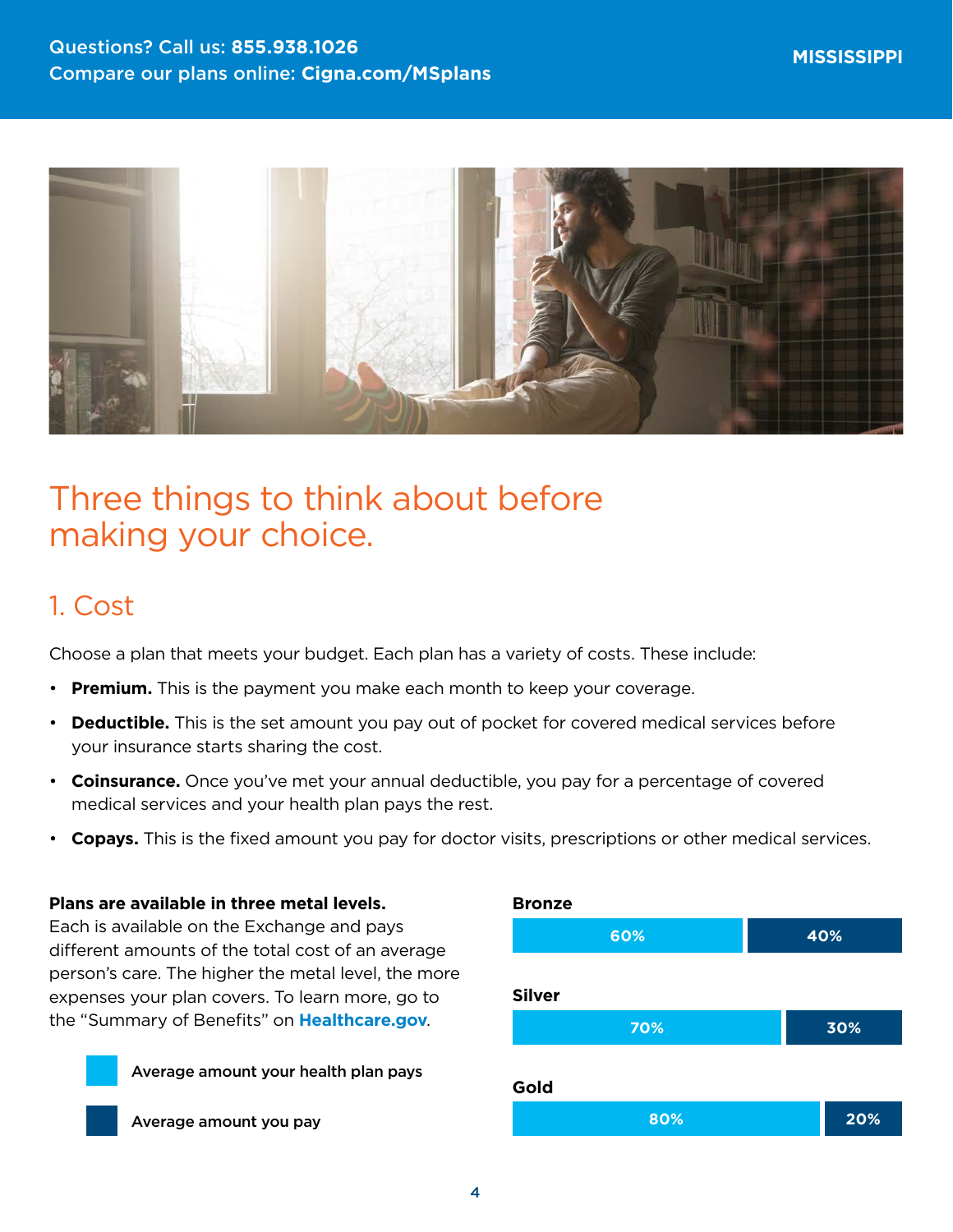

### 2. Financial assistance

Three out of four Cigna customers receive federal financial assistance when buying a plan on the Exchange.<sup>6</sup>

- **Premium tax credits** can reduce your monthly payment when you enroll in a Qualified Health Plan (QHP).<sup>7</sup>
- **American Rescue Plan (ARP)** helps 4 out of 10 new customers enroll in a plan for \$10 or less per month after federal financial assistance.8
- **Cost-sharing reductions** on Silver plans can reduce the amount you pay out of pocket when you get care. Household size and income requirements determine the reduction amount. Cost-sharing reductions may be combined with a premium tax credit.

*Native Americans and Alaska Natives may qualify for tax credits and special cost-sharing reductions if specific requirements are met.*

### 3. Care and coverage

The Cigna Connect Network is an **Exclusive Provider Organization (EPO)**, which gives you access to local providers selected with cost and quality in mind. To avoid extra expenses, make sure your current doctor is in-network or consider switching to one who is. To find out if your current doctor is in-network, visit **[Cigna.com/ifp-providers](https://www.Cigna.com/ifp-providers)**.

#### **In-network**

means the doctors and facilities meet certain requirements and agree to accept a discounted rate for services under your plan.

#### **Out-of-network**

means the doctor or facility is not contracted with your health plan and can charge you full price for services.



**We offer Cigna Connect plans in the following Mississippi counties:**  Alcorn, Benton, Calhoun, Chickasaw, Clay, Covington, Forrest, George, Greene, Hancock, Harrison, Itawamba, Jackson, Jefferson Davis, Jones, Lamar, Lawrence, Lee, Lowndes, Marion, Monroe, Pearl River, Perry, Pontotoc, Prentiss, Stone, Tippah, Tishomingo, Union, Walthall, Webster.

6. Based on internal data for 2021.

<sup>7.</sup> Federal financial assistance can only be applied to the purchase of a QHP, which is an insurance plan that's certified by the Health Insurance Marketplace®, provides essential health benefits, follows established limits on cost-sharing (like deductibles, copayments, and out-of-pocket maximum amounts), and meets other requirements under the Affordable Care Act.

<sup>8.</sup> CMS. "Four in Ten New Consumers Spend \$10 or Less Per Month for HealthCare.Gov Coverage Following Implementation of American Rescue Plan Tax Credits." <https://www.cms.gov/newsroom/press-releases/four-ten-new-consumers-spend-10-or-less-month-healthcaregov-coverage-following-implementation>. June 14, 2021.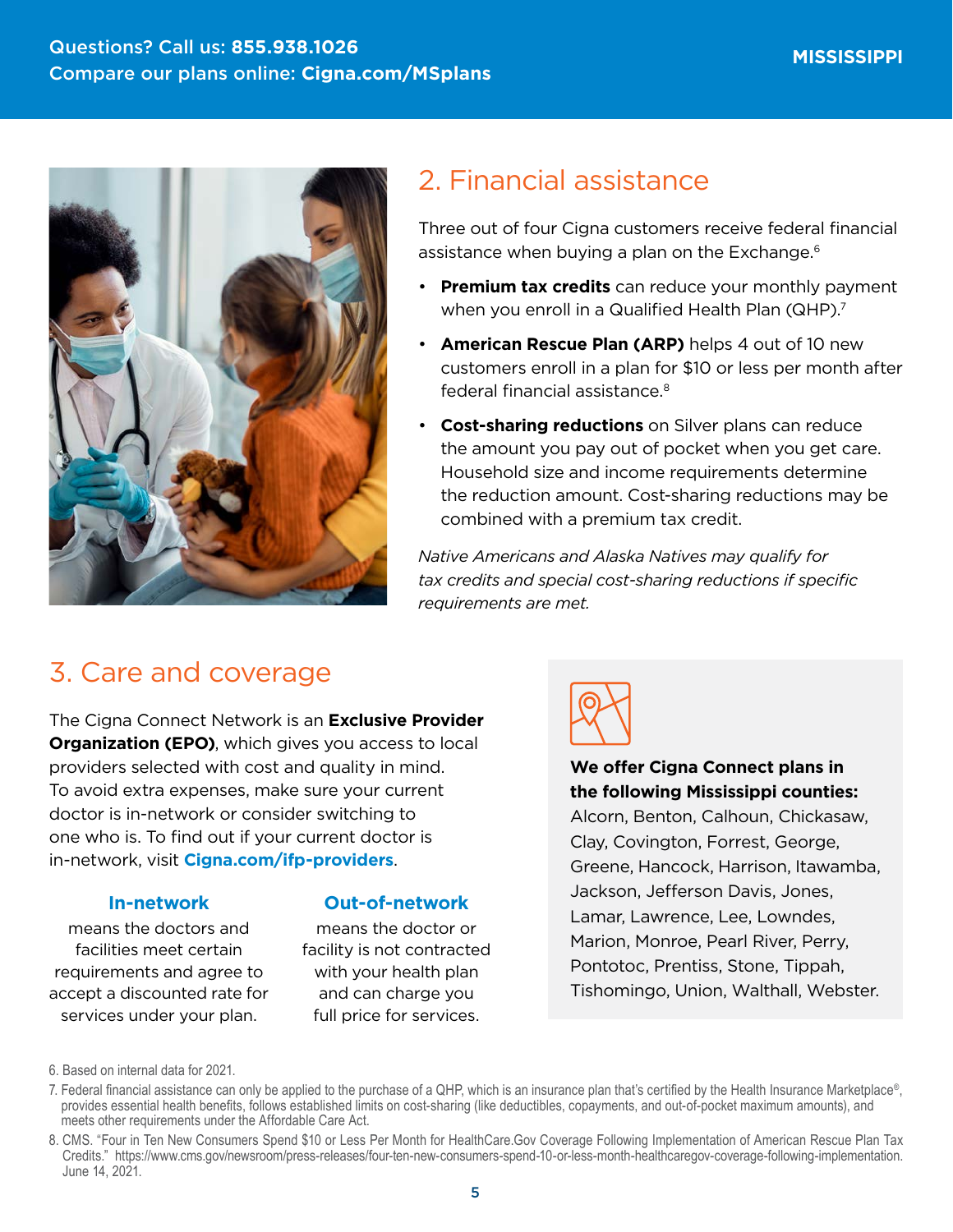

# Frequently asked questions.

### **Q Does the plan require a Primary Care Provider (PCP)?**

**A** No, Cigna Connect plans do not require a PCP to be a part of your care team, but it is encouraged. Your PCP acts as your team leader, helping keep you healthy and coordinating your care.

### **Q What if I need urgent care but my PCP can't see me?**

**A** If your PCP is not available, you can still access quality care through another in-network PCP, at an in-network urgent care center, at a convenience care clinic or through virtual care. If you have a life-threatening emergency, go to your nearest emergency room (ER).

### **Q How do I know if my prescriptions are covered?**

**A** You can find a plan-approved prescription drug list at **[Cigna.com/ifp-drug-list](http://Cigna.com/ifp-drug-list)**.



## Find more answers.

We hope you have a better understanding of your health plan options and consider a Cigna Connect plan for 2022. For more information, visit **[Cigna.com/MSplans](http://Cigna.com/MSplans)** or call **855.938.1026**.